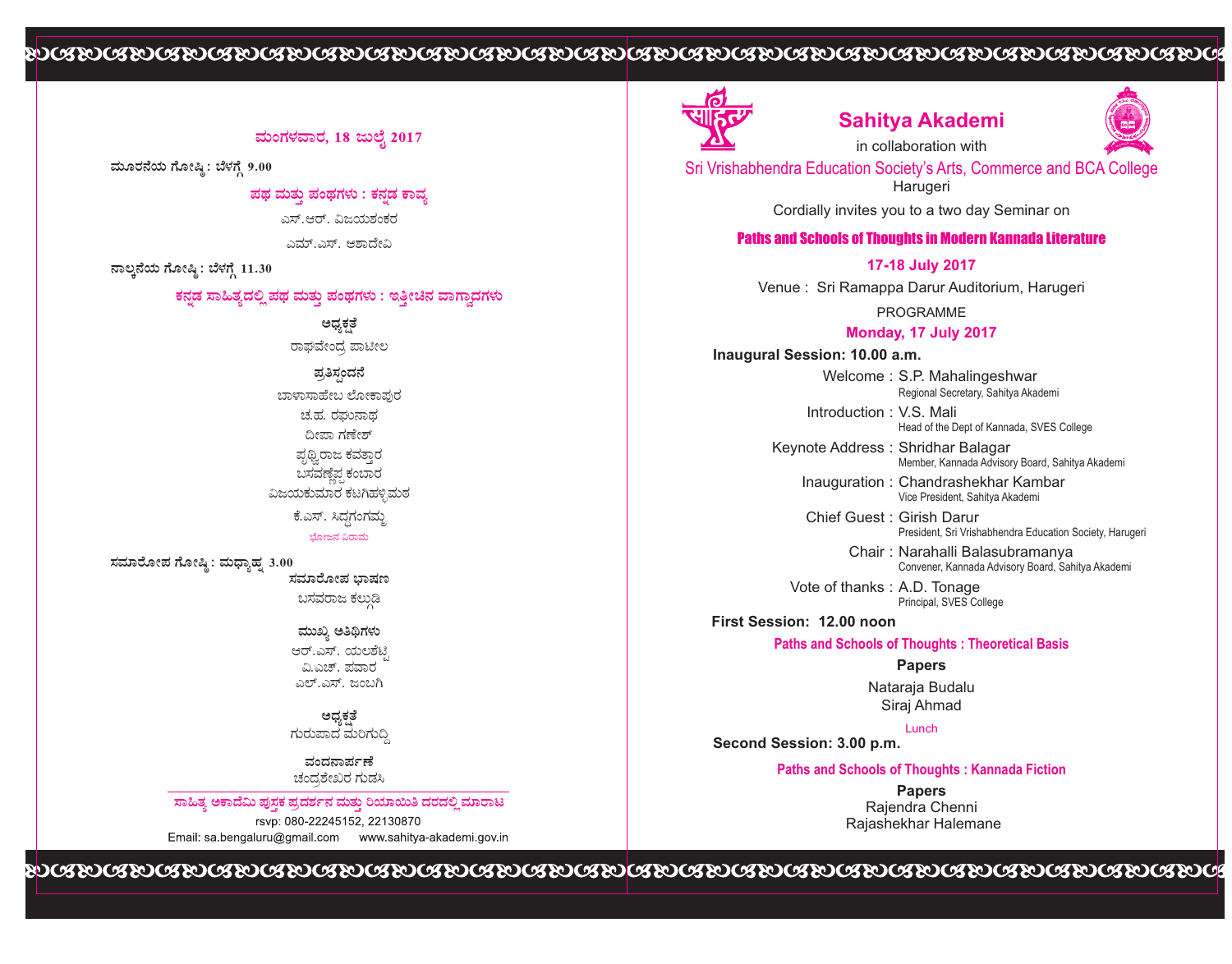## 

## **Tuesday, 18 July 2017**

**Third Session: 9.00 a.m.**

**Paths and Schools of Thoughts : Kannada Poetry** 

S.R. Vijayashankar M.S. Ashadevi

**Fourth Session: 11.30 a.m.**

## **Paths and Schools of Thoughts : Recent Discussions**

**Chair**  Raghavendra Patil

**Creative Response** Balasaheb Lokapur Cha.Ha. Raghunatha Deepa Ganesh Prithviraj Kavattar Basavenneppa Kambar Vijayakumar Katagihallimath K.S. Siddhagangamma

#### Lunch

**Valedictory Session: 3.00 p.m.**

**Valedictory Address**

Basavaraja Kalgudi

**Chief Guests**

R.S. Yalashetti V.H. Pawar L.S. Jambagi

**Chair** Gurupada Mariguddi

**Vote of thanks** Chandrashekhar Gudasi

Sahitya Akademi Book Exhibition With Discount Sale rsvp: 080-22245152, 22130870 Email: sa.bengaluru@gmail.com www.sahitya-akademi.gov.in



# ಸಾಹಿತ್ತಅಕಾದಮಿ

ಸಹಯೋಗ



ಶ್ರೀ ವೃಷಭೇಂದ್ರ ಶಿಕ್ಷಣ ಸಂಸ್ಥೆಯ ಕಲಾ, ವಾಣಿಜ್ಯ ಮತ್ತು ಬಿಸಿಎ ಮಹಾವಿದ್ಯಾಲ ಹಾರೂಗೇರಿ

> ಎರಡು ದಿನದ ವಿಚಾರ ಸಂಕಿರಣಕ್ಕೆ ತಮಗೆಲ್ಪರಿಗೂ ಸ್ರಾಗತ ಆಧುನಿಕ ಕನಡ ಸಾಹಿತ್ಯದಲ್ಲಿ ಪಥಗಳು ಮತ್ತು ಪಂಥಗಳು

17-18 ಜುಲೈ 2017 ಸ್ಥಳ : ಶ್ರೀ ರಾಮಪ್ಪ ದರೂರ ಸಭಾಂಗಣ, ಹಾರೂಗೇರಿ

ಕಾರ್ಯಕ್ರಮ

ಸೋಮವಾರ, 17 ಜುಲೈ 2017

ಉದಾಟನಾ ಸಮಾರಂಭ : ಬೆಳಗೆ 10.00

ಸ್ವಾಗತ : ಎಸ್.ಪಿ. ಮಹಾಲಿಂಗೇಶ್ವರ ಪ್ರಾದೇಶಿಕ ಕಾರ್ಯದರ್ಶಿ, ಸಾಹಿತ್ಯ ಅಕಾದೆಮಿ ಪ್ರಾಸ್ತಾವಿಕ ನುಡಿ : ವಿ.ಎಸ್. ಮಾಳಿ ಮುಖ್ಯಸ್ಥರು, ಕನ್ನಡ ವಿಭಾಗ, ಎಸ್.ವಿ.ಇ.ಎಸ್. ಮಹಾವಿದ್ಯಾಲಯ ಆಶಯನುಡಿ : ಶ್ರೀಧರ ಬಳಗಾರ ಸದಸ್ಯರು, ಕನ್ನಡ ಸಲಹಾ ಮಂಡಳಿ, ಸಾಹಿತ್ಯ ಅಕಾದೆಮಿ ಉದ್ಘಾಟನೆ : ಚಂದ್ರಶೇಖರಕಂಬಾರ ಉಪಾಧ್ಯಕ್ಷರು, ಸಾಹಿತ್ಯ ಅಕಾದೆಮಿ ಮುಖ್ಯ ಅತಿಥಿ :  $\hbar$ ರೀಶ ದರೂರ ಅಧ್ಯಕ್ಷರು, ಶ್ರೀ ವೃಷಭೇಂದ್ರ ಶಿಕ್ಷಣ ಸಂಸ್ಥೆ. ಹಾರೂಗೇರಿ ಅಧ್ಯಕ್ಷತೆ : ನರಹಳ್ಳಿ ಬಾಲಸುಬ್ರಹ್ಮಣ್ಯ ಸಂಚಾಲಕರು, ಕನ್ನಡ ಸಲಹಾ ಮಂಡಳಿ, ಸಾಹಿತ್ಯ ಆಕಾದೆಮಿ ವಂದನಾರ್ಪಣೆ : ಎ.ಡಿ. ಟೊಣಗೆ ಪ್ರಾಚಾರ್ಯರು, ಎಸ್.ವಿ.ಇ.ಎಸ್. ಮಹಾವಿದ್ಯಾಲಯ

ಮೊದಲನೆಯ ಗೋಷ್ಠಿ: ಮಧ್ಯಾಹ್ನ 12.00

#### ಪಥ ಮತ್ತು ಪಂಥಗಳು : ಸೈದ್ಧಾಂತಿಕ ನೆಲೆಗಳು

ಪ್ರಬಂಧ ಮಂಡನೆ ನಟರಾಜ ಬೂದಾಳು

ಸಿರಾಜ ಅಹದ

ಬೋಜನ ವಿರಾಮ

ಎರಡನೆಯ ಗೋಷ್ಠಿ: ಮಧ್ಯಾಹ್ನ 3.00

ಪಥ ಮತು ಪಂಥಗಳು : ಕನಡ ಕಥನ ಸಾಹಿತ್ಯ

ಪ್ರಬಂಧ ಮಂಡನೆ ರಾಜೇಂದ್ರ ಚೆನ್ನಿ ರಾಜಶೇಖರ ಹಳೇಮನಿ